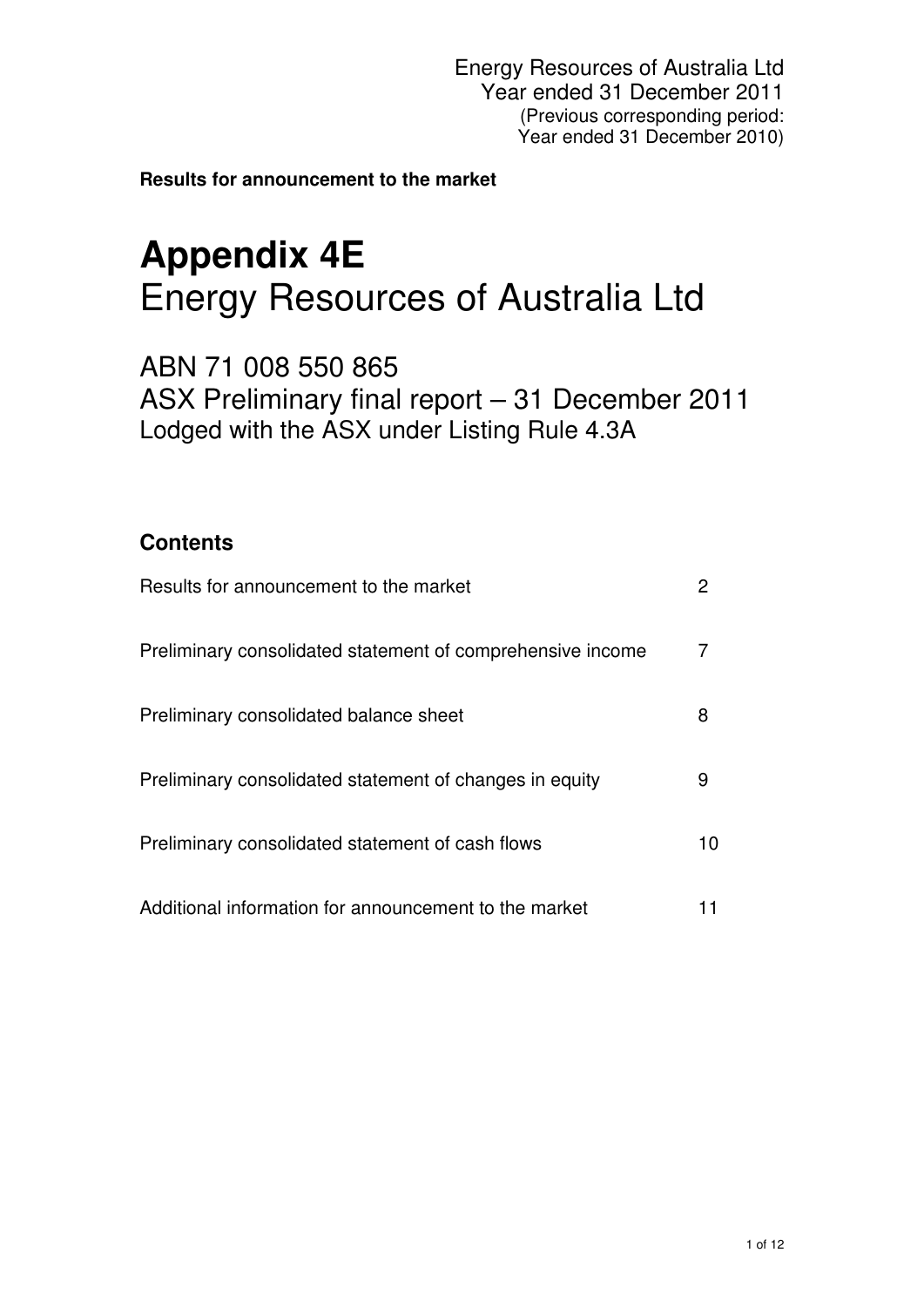|                                                                                  |           |      |    | 2011<br>\$000 | 2010<br>\$000 |
|----------------------------------------------------------------------------------|-----------|------|----|---------------|---------------|
| <b>Revenue</b> from sales of uranium                                             | up        | 13%  | to | 649,213       | 572,036       |
| <b>Revenue</b> from continuing<br>operations                                     | <b>up</b> | 14%  | to | 667,849       | 585,957       |
| Profit/(loss) from continuing<br>operations after tax attributable to<br>members | down      | 427% | to | (153, 599)    | 47,004        |
| <b>Net profit/(loss)</b> for the period<br>attributable to members               | down      | 427% | to | (153, 599)    | 47,004        |
| <b>EPS</b> (cents)                                                               | down      | 388% | to | (48.4)        | 16.8          |
| <b>Net Cash inflow</b> from operating<br>activities                              | up        | 30%  | to | 54,916        | 42,123        |
| Underlying earnings                                                              | down      | 203% | to | (54, 156)     | 52,798        |

These financial results have been prepared in accordance with the Australian accounting standards.

| Reconciliation of net earnings to underlying earnings             |            |         |
|-------------------------------------------------------------------|------------|---------|
| All after tax figures in \$000                                    | 2011       | 2010    |
| Profit/(Loss) for the year                                        | (153, 599) | 47,004  |
| Low grade inventory value adjustment                              | (99, 443)  |         |
| One-off charge for the write-off of trial water treatment process | -          | (5.794) |
| Underlying earnings                                               | (54, 156)  | 52,798  |

## **Review of operations**

Energy Resources of Australia Ltd's (**ERA**) net loss after tax for the year ended 31 December 2011 was \$154 million, down from a profit of \$47 million in 2010.

In 2011, operations at the Ranger mine were significantly affected by a suspension of processing operations announced in January 2011. ERA took this proactive action in response to the significantly higher than average level of rainfall encountered at the Ranger mine during the 2010/2011 wet season. Whilst the suspension was initially expected to be for a period of 12 weeks, the continuation of the La Nina weather pattern and high rainfall at the Ranger mine resulted in ERA extending the suspension on 12 April 2011. Typical dry season conditions from late April 2011 permitted the progressive restart of processing operations from 15 June 2011, however, the significant volume of pond water at the Ranger mine following the 2010/2011 wet season affected mining operations for the remainder of 2011.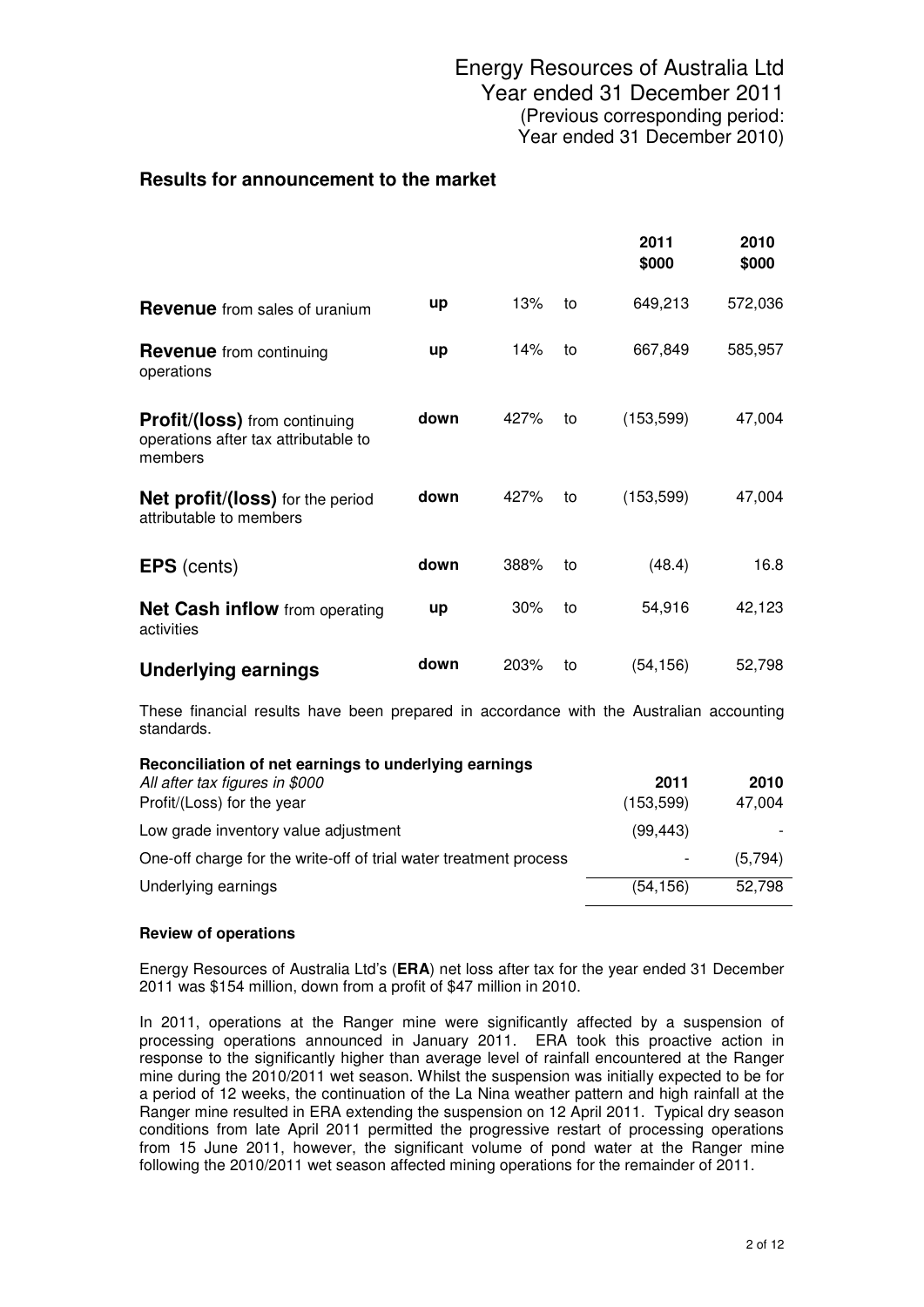Sales of uranium oxide for the year were 5,167 tonnes (2010: 5,026 tonnes). Revenue from the sale of uranium oxide for the year was \$649 million, an increase of \$77 million when compared with 2010. The increase in sales revenues from uranium oxide was due to a higher average realised sales price, which was partially offset by the stronger Australian dollar during 2011 compared with the US dollar.

Sales of uranium oxide are denominated in US dollars causing revenue from sales to be exposed to movements in the Australian currency. ERA does not conduct hedging activities to mitigate this impact. The average realised sales price of uranium oxide for 2011 was US\$59.32 per pound (2010: US\$48.16 per pound). This increase was largely attributable to the expiration of a low priced legacy contract in 2010 and an increase in the long term price indicator in 2011.

The suspension of processing operations and corresponding lower production resulted in the need for ERA to purchase 2,126 tonnes of uranium oxide in 2011. Out of this amount, 1,636 tonnes was used to fulfil 2011 sales commitments with the remainder used to repay loans and build inventory at the end of 2011. As a consequence, purchased material costs rose substantially in 2011.

Notwithstanding the suspension of processing operations, ERA met all of its sales commitments in 2011 with the additional supply requirements fulfilled through purchased material, loans and inventory management.

Employee and contractor costs remained in line with 2010 despite increased expenditure on ERA's major projects which included further studies on the Brine Concentrator project, finalisation of studies on the Ranger Heap Leach Facility project and the approval of the Ranger 3 Deeps Exploration Decline project.

Royalty costs declined in line with the decrease in sales volume of Ranger mined uranium oxide. ERA does not pay royalties on purchased material.

Depreciation costs increased significantly during 2011 as a result of the adjustment to the Ranger Ore Reserves and the increase in the non current asset associated with the increased rehabilitation provision. The increase in the rehabilitation provision also resulted in a significant increase in financing costs. It is expected that these two items will continue to impact non-cash costs in future years.

Uranium oxide production in 2011 was 2,641 tonnes (2010: 3,793 tonnes). Production of uranium oxide was significantly affected by a temporary suspension of processing operations. Mining operations were also impacted by the significantly above average rainfall during the 2010/2011 wet season with the level of pond water in Ranger Pit 3 reaching a record level of in excess of 3.5 gigalitres. ERA commissioned additional pond water treatment capacity, however, as a result of the record level of rainfall in December 2011, the company was unable to fully dewater Ranger Pit 3. This prevented access to the high grade ore at the bottom of the pit, with mining operations being restricted to the upper benches of Ranger Pit 3 and stockpile transfers for the majority of 2011.

Following the recommencement of processing operations in June 2011, the processing plant performed at a high level with production of uranium oxide for the December quarter of 1,030 tonnes, two per cent higher than the previous quarter. Improvements implemented during the suspension resulted in ore milled in the December 2011 quarter being 23 per cent higher than the corresponding period in 2010. Average mill recovery for the December 2011 quarter was also higher than that achieved in the corresponding period in 2010, despite the lower mill head grade in 2011 compared with 2010.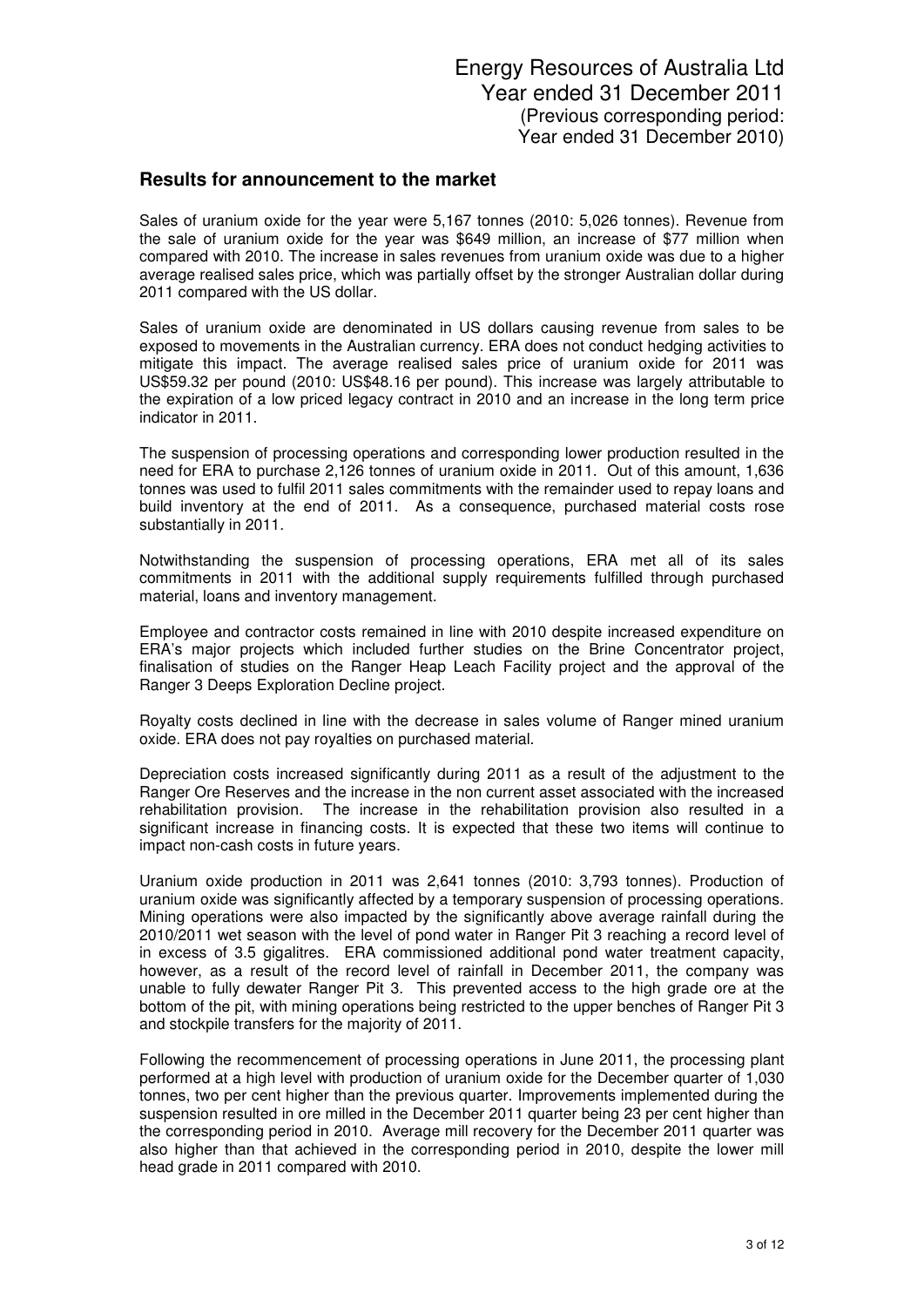In 2011, underlying earnings excluded a negative inventory value adjustment of \$99.4 million announced on 4 August 2011 at the time of the company's 2011 interim report. This adjustment followed the downgrade of low grade stockpiled material, previously classified as Ore Reserves, to Mineral Resources. In 2010, underlying earnings excluded a one-off charge of \$5.8 million related to the write-off of previously capitalised expenditure for a trial process water treatment project, which was discontinued after the results of the trial did not meet the expected performance.

Total capital spending (including sustaining capital) increased in 2011 to \$97 million (2010: \$45 million). The projects completed in 2011 included a four metre lift to the Tailings Storage Facility walls, a feasibility study into the construction of a brine concentrator at the Ranger mine and the purchase of additional mining equipment to assist with completion of mining in Ranger Pit 3 by the end of 2012. Sustaining capital for 2011 was \$12 million.

#### **Capital raising**

On 12 October 2011, ERA announced a 12 for 7 accelerated renounceable entitlement offer ('Entitlement Offer') of new ERA ordinary shares to all eligible shareholders at an offer price of \$1.53 per new share. The offer received strong support from ERA's institutional and retail shareholders, including the major shareholder Rio Tinto which participated to its full 68.4% entitlement.

The Entitlement Offer was successfully completed on 15 November 2011 with ERA raising its target amount of \$500 million.

The funds will be used to progress the implementation of ERA's strategic initiatives including the construction of a brine concentrator, construction of an exploration decline for the Ranger 3 Deeps resource and an expanded surface exploration on the Ranger Project Area.

#### **Brine Concentrator Project**

Following the completion of a feasibility study in 2011, the ERA Board today approved the design, construction and commissioning of a brine concentrator at the Ranger mine with the nominal capacity to treat 1.83 gigalitres per annum of process water. The estimated total capital expenditure for the Brine Concentrator project is \$220 million, which includes an amount of \$65 million for the procurement of long lead time items previously approved by the Board.

ERA has entered into a contract with HPD LLC for the design and supply of the brine concentrator units. Procurement of the long lead time items remains on schedule with the brine concentrator expected to be commissioned in the second half of 2013.

#### **Rehabilitation Provision**

As announced on 4 August 2011, ERA increased the rehabilitation provision from \$315 million (as at 31 December 2010) to \$550 million (on a net present cost basis). As at 31 December 2011, this provision has been revised to \$565 million to include additional disturbance related to operations in the second half of 2011. Further detail is provided in the notes on 'Additional information for announcement to the market' section.

#### **Ore Reserves and Mineral Resources**

During 2011, Ore Reserves for the Ranger Project Area decreased by 16,364 tonnes of contained uranium oxide to 13,484 tonnes of contained uranium oxide as a consequence of depletion by processing, downward adjustments following grade adjustments to stockpiled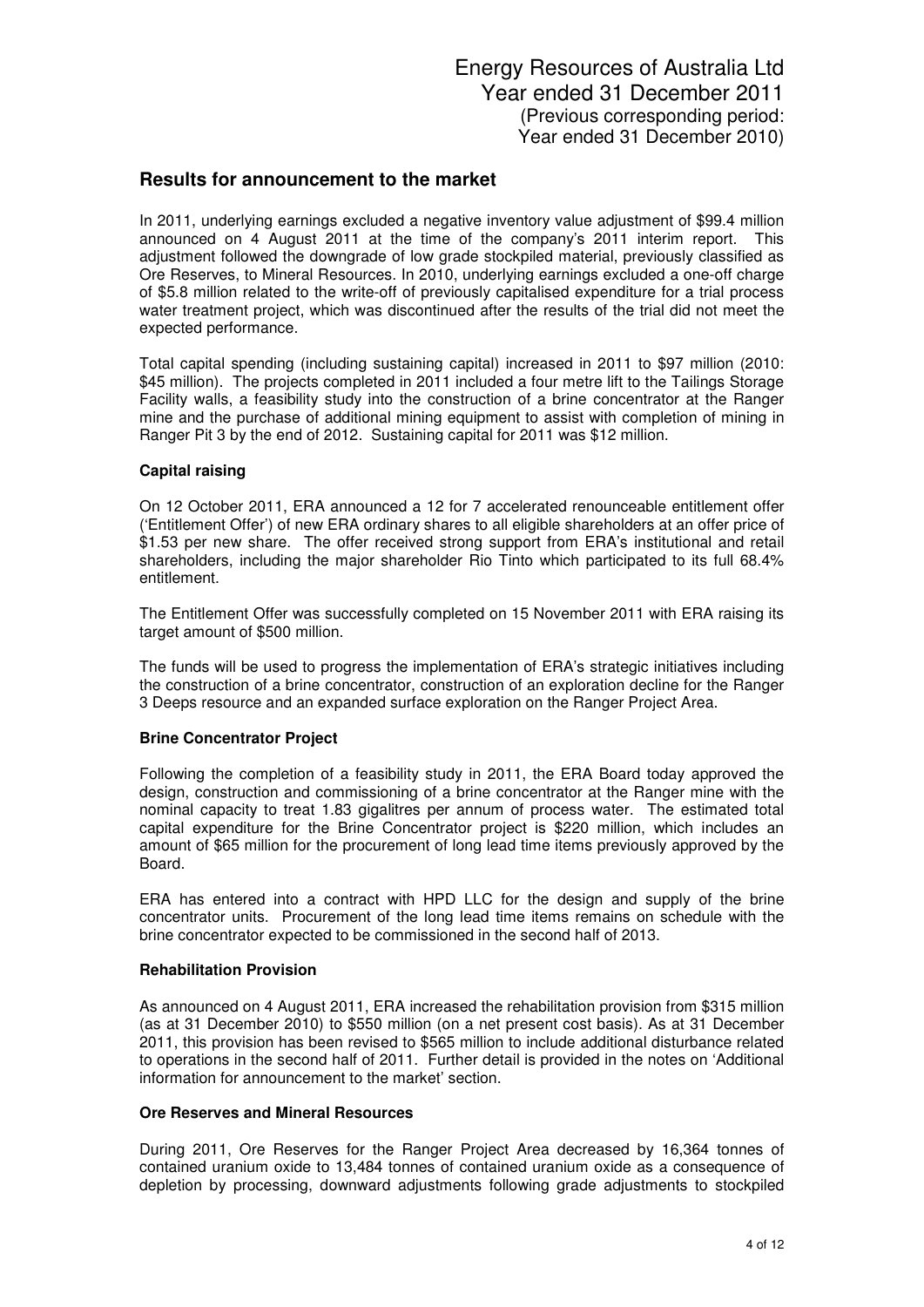material and the insitu ore model, reclassification of Ore Reserves to Mineral Resources and reconciliation adjustments.

Mineral Resources for the Ranger Project Area increased by 7,642 tonnes to 117,246 tonnes of contained uranium oxide. The majority of this increase was attributable to the reclassification of Ore Reserves to Mineral Resources associated with the low grade inventory value adjustment.

Details of the grade adjustments and reclassification of Ore Reserves to Mineral Resources is outlined in the company's interim report lodged with the Australian Securities Exchange on 4 August 2011 and the separate announcement made to the Australian Securities Exchange today.

#### **Exploration**

On 4 August 2011, the ERA Board approved the construction of an exploration decline to conduct close spaced underground exploration drilling and to explore areas adjacent to the Ranger 3 Deeps resource. The current estimated cost of this project is \$120 million.

ERA expects to select the successful tenderer for the construction of the box cut and decline in mid February 2012. Preparatory works remain on schedule with construction of the box cut and decline expected to commence in May 2012.

Exploration in 2011 on the Ranger Project Area focused largely on the Georgetown and Ranger 18 East areas.

Four holes drilled in the Georgetown area in the first half of the year intersected mineralisation, however, drilling in the December 2011 quarter did not intersect consistent mineralisation. Further detailed structural analysis is being conducted in this area which may identify further follow up drilling targets for 2012.

At Ranger 18 East, four of seventeen diamond drilling tails were completed to the target depth before rain forced the temporary suspension of the program. The drilling program will continue in 2012 when access to the area becomes available following the 2011/2012 wet season.

Exploration expenditure for the year totalled \$9 million (2010: \$5 million).

#### **Dividends**

In light of the 2011 results and the forecast cashflow requirements for the implementation of ERA's strategic initiatives, the ERA directors have decided not to declare a final dividend for the 2011 financial year.

The total dividend paid for the 2010 financial year was 8 cents per share.

#### **Outlook**

In the short term, the uranium market appears to be adequately supplied with utilities holding sufficient inventories and there is mostly discretionary demand in the market. Following the Fukushima accident, buying slowed as utilities in Japan and around the world conducted extensive nuclear safety reviews. Consequently, the spot price of uranium oxide declined gradually over the remainder of 2011. ERA expects the market to remain at present levels until demand increases and nuclear plants in Japan begin to restart. China, which has the most aggressive new-build program, also put approvals of new projects on hold while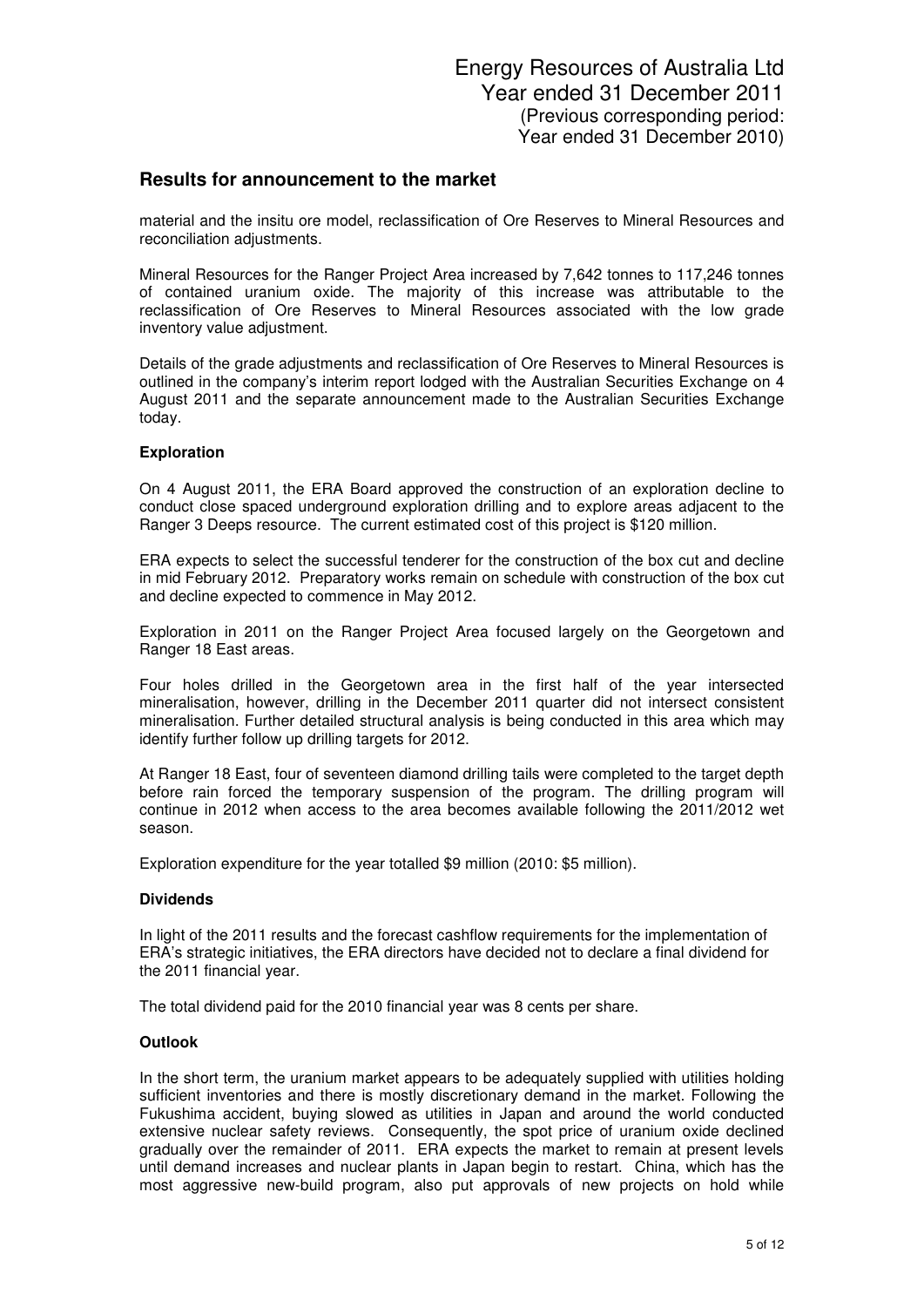conducting nuclear safety reviews. It is anticipated that China will resume approvals of new projects in 2012.

Long term demand for uranium oxide is expected to continue to be driven by strong growth in the Chinese market. Over the next decade, this demand is expected to significantly exceed any loss in demand from utilities in Japan or Germany. ERA continues to envisage a strong future for uranium, including continued demand growth and higher market prices, given that new production will be needed to meet future demand.

As at 9.00am on 31 January 2012, 956.2 mm of rain has fallen at the Jabiru airport since 1 September 2011 which includes a record December rainfall of 459mm (Source: Australian Bureau of Metrology).

As previously announced, the record December rainfall prevented ERA from fully dewatering Ranger Pit 3 and accessing the high grade ore located at the bottom of the pit prior to the end of 2011. At this time, ERA expects uranium production for 2012 to be within the range of 3,000 to 3,700 tonnes, however, production remains highly dependent on the level of actual rainfall encountered for the remainder of the 2011/2012 wet season. Production in 2012 will be weighted towards the second half of the year with mining operations limited due to the wet season, particularly the record December 2011 rainfall.

ERA continues to evaluate the impact of rainfall, particularly the record level of rain in December 2011, on production for 2012 and will provide further guidance on production and sales during the year. An important element of ERA's process water management strategy is the completion of mining in Ranger Pit 3 by the end of 2012. ERA will continue to optimise the mine schedule to maximise material movement to ensure that this task is completed within the targeted timeframe.

Sales of uranium oxide in 2012 are expected to be broadly in line with production.

The average realised price for 2012 is expected to be broadly in line with that achieved in 2011, however, it remains subject to the precise timing of sales deliveries during the period and movements in the long term and short term price indicators.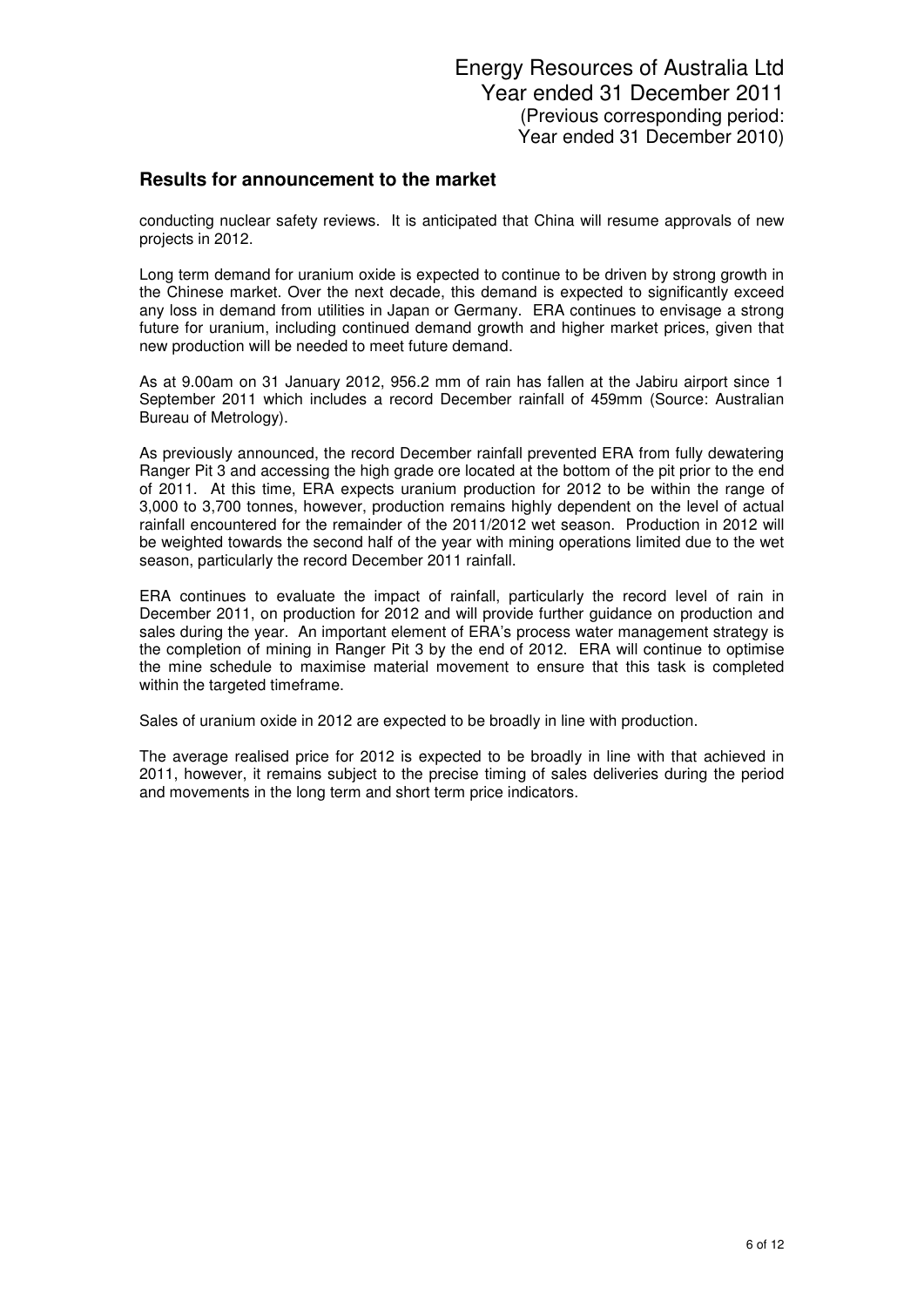# **Preliminary consolidated statement of comprehensive income**

|                                                                                                                                                                                                                                                                                                                                      | 2011<br>\$000                                                                                                                   | 2010<br>\$000                                                                                                                 |
|--------------------------------------------------------------------------------------------------------------------------------------------------------------------------------------------------------------------------------------------------------------------------------------------------------------------------------------|---------------------------------------------------------------------------------------------------------------------------------|-------------------------------------------------------------------------------------------------------------------------------|
| Revenue from continuing operations                                                                                                                                                                                                                                                                                                   | 667,849                                                                                                                         | 585,957                                                                                                                       |
| Changes in inventories<br>Purchased materials (uranium oxide)<br>Materials and consumables used<br>Employee benefits and contractor expenses<br>Government and other royalties<br>Commission and shipping expenses<br>Depreciation and amortisation expenses<br>Financing costs<br>Statutory and corporate expense<br>Other expenses | (110, 430)<br>(244, 064)<br>(111, 192)<br>(211, 353)<br>(16, 153)<br>(5,611)<br>(125, 925)<br>(27, 132)<br>(13, 675)<br>(8,654) | 31,529<br>(100, 408)<br>(109, 786)<br>(211, 148)<br>(25, 873)<br>(10, 778)<br>(60, 748)<br>(15,709)<br>(11, 972)<br>(11, 637) |
| Profit/(Loss) before income tax                                                                                                                                                                                                                                                                                                      | (206, 340)                                                                                                                      | 59,427                                                                                                                        |
| Income tax benefit/(expense)                                                                                                                                                                                                                                                                                                         | 52,741                                                                                                                          | (12, 423)                                                                                                                     |
| Profit/(Loss) for the year                                                                                                                                                                                                                                                                                                           | (153, 599)                                                                                                                      | 47,004                                                                                                                        |
| Other comprehensive income for the year, net of tax                                                                                                                                                                                                                                                                                  |                                                                                                                                 |                                                                                                                               |
| Total comprehensive income for the year                                                                                                                                                                                                                                                                                              | (153, 599)                                                                                                                      | 47,004                                                                                                                        |
| Profit is attributable to:<br>Owners of Energy Resources of Australia Ltd                                                                                                                                                                                                                                                            | (153, 599)                                                                                                                      | 47,004                                                                                                                        |
| Total comprehensive income for the year is attributable to:<br>Owners of Energy Resources of Australia Ltd                                                                                                                                                                                                                           | (153, 599)                                                                                                                      | 47,004                                                                                                                        |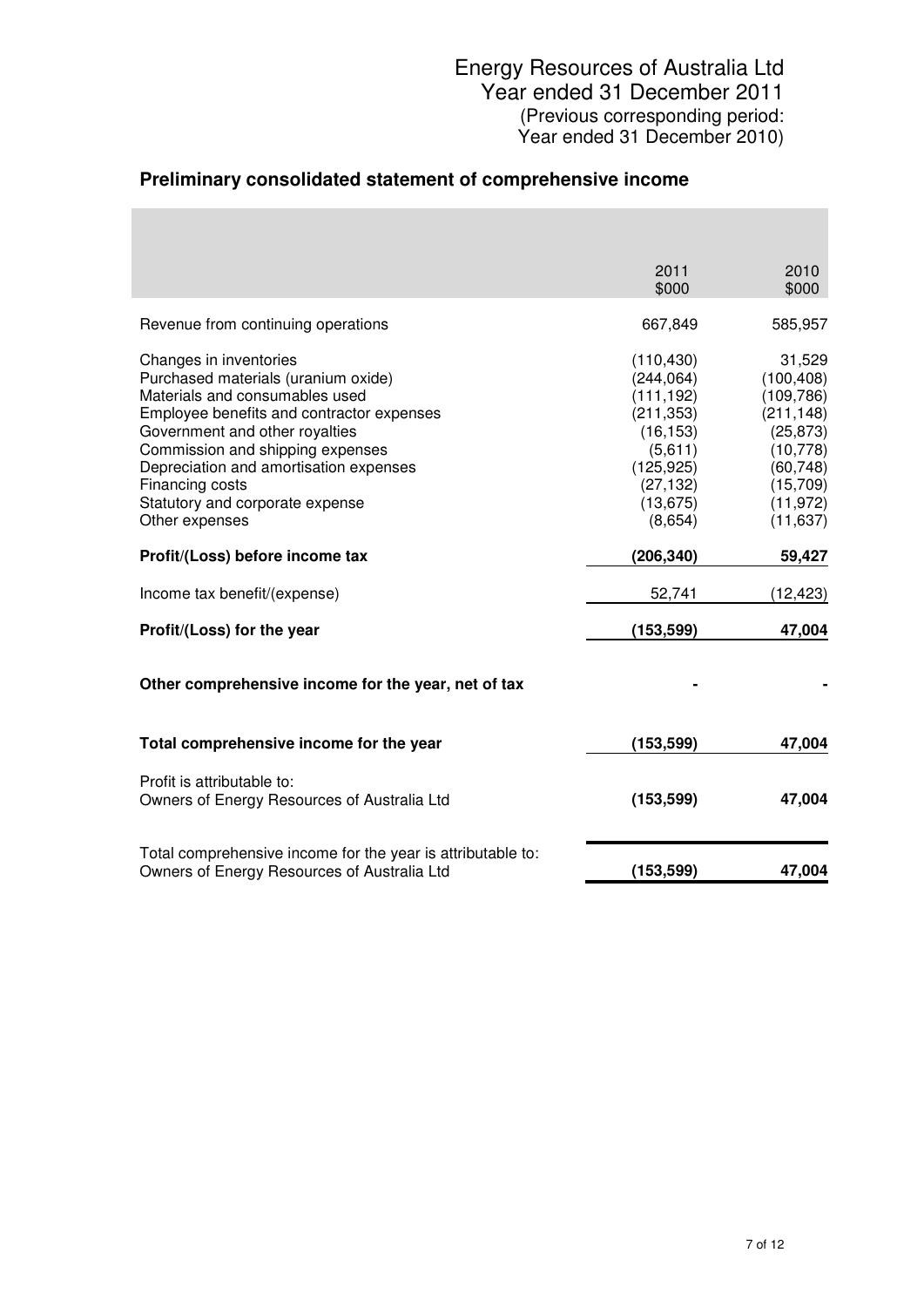# Energy Resources of Australia Ltd Year ended 31 December 2011 (Previous corresponding period: Year ended 31 December 2010)

# **Preliminary consolidated balance sheet**

|                                                            | 2011<br>\$000 | 2010<br>\$000     |
|------------------------------------------------------------|---------------|-------------------|
| <b>Current assets</b>                                      |               |                   |
| Cash and cash equivalents                                  | 632,584       | 187,670           |
| Trade and other receivables                                | 67,200        | 72,850            |
| Current tax assets                                         | 3,698         | 12,704            |
| Inventories                                                | 126,049       | 138,552           |
| Other                                                      | 381           | 579               |
| <b>Total current assets</b>                                | 829,912       | 412,355           |
| <b>Non-current assets</b>                                  |               |                   |
| Inventories                                                | 112,801       | 212,118           |
| Undeveloped properties                                     | 203,632       | 203,632           |
| Property, plant and equipment                              | 741,254       | 539,477           |
| Deferred tax assets                                        | 2,154         |                   |
| Investment in trust fund                                   | 59,219        | 55,814            |
| <b>Total non-current assets</b>                            | 1,119,060     | 1,011,041         |
| <b>Total assets</b>                                        | 1,948,972     | 1,423,396         |
| <b>Current liabilities</b>                                 |               |                   |
| Payables                                                   | 80,238        | 94,072            |
| Provisions                                                 | 37,019        | 27,672            |
| <b>Total current liabilities</b>                           | 117,257       | 121,744           |
|                                                            |               |                   |
| <b>Non-current liabilities</b><br>Deferred tax liabilities |               |                   |
| Provisions                                                 | 543,179       | 50,926<br>299,650 |
| <b>Total non-current liabilities</b>                       | 543,179       | 350,576           |
| <b>Total liabilities</b>                                   | 660,436       | 472,320           |
|                                                            |               |                   |
| <b>Net assets</b>                                          | 1,288,536     | 951,076           |
| <b>Equity</b>                                              |               |                   |
| Share capital                                              | 706,485       | 214,585           |
| Reserves                                                   | 390,459       | 391,300           |
| Retained profits                                           | 191,592       | 345,191           |
| <b>Total equity</b>                                        | 1,288,536     | 951,076           |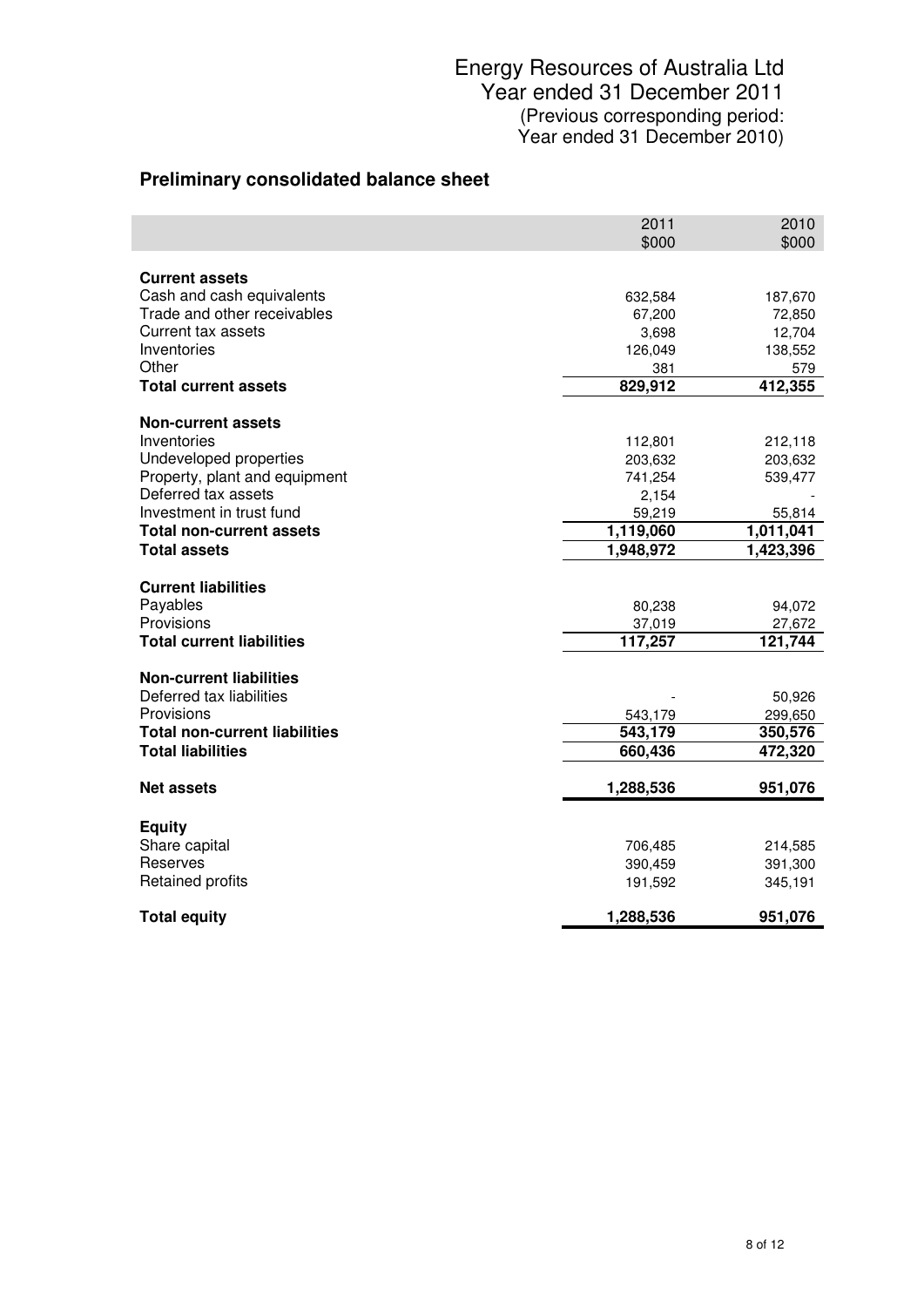# **Preliminary consolidated statement of changes in equity**

|                                                                    | Contributed<br>equity \$'000 | Reserves<br>\$'000 | Retained<br>earnings<br>\$'000 | <b>Total \$'000</b> |
|--------------------------------------------------------------------|------------------------------|--------------------|--------------------------------|---------------------|
| <b>Balance at 1 January 2010</b>                                   | 214,585                      | 390,859            | 361,130                        | 966,574             |
| Profit/(Loss) for the year                                         |                              |                    | 47,004                         | 47,004              |
| Other comprehensive<br>income                                      |                              |                    |                                |                     |
| <b>Total comprehensive</b><br>income for the year                  |                              |                    | 47,004                         | 47,004              |
| <b>Transactions with owners</b><br>in their capacity as<br>owners: |                              |                    |                                |                     |
| Dividends provided for or<br>paid<br>Employee share options -      |                              |                    | (62, 943)                      | (62, 943)           |
| value of employee services                                         |                              | 441                |                                | 441                 |
|                                                                    |                              | 441                | (62, 943)                      | (62, 502)           |
| <b>Balance at 31 December</b><br>2010                              | 214,585                      | 391,300            | 345,191                        | 951,076             |
| Profit/(Loss) for the year                                         |                              |                    | (153, 599)                     | (153, 599)          |
| Other comprehensive<br>income                                      |                              |                    |                                |                     |
| <b>Total comprehensive</b><br>income for the year                  |                              |                    | (153, 599)                     | (153, 599)          |
| <b>Transactions with owners</b><br>in their capacity as<br>owners: |                              |                    |                                |                     |
| Contributions of equity<br>Dividends provided for or               | 491,900                      |                    |                                | 491,900             |
| paid<br>Employee share options -                                   |                              |                    |                                |                     |
| value of employee services                                         |                              | (841)              |                                | (841)               |
|                                                                    | 491,900                      | (841)              | (153, 599)                     | 337,460             |
| <b>Balance at 31 December</b>                                      |                              |                    |                                |                     |
| 2011                                                               | 706,485                      | 390,459            | 191,592                        | 1,288,536           |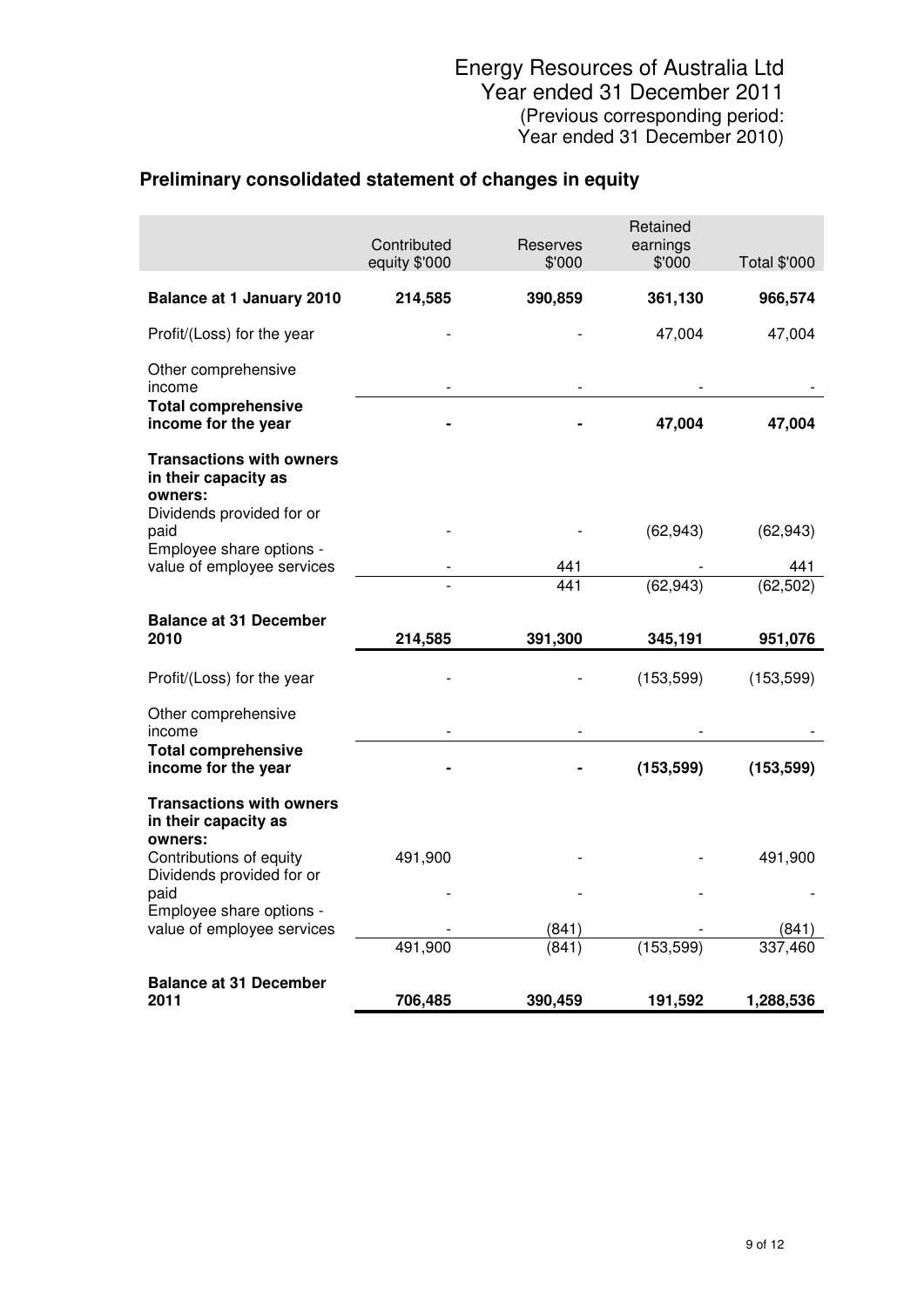# Energy Resources of Australia Ltd Year ended 31 December 2011 (Previous corresponding period: Year ended 31 December 2010)

## **Preliminary consolidated statement of cash flows**

|                                                                       | 2011                | 2010       |
|-----------------------------------------------------------------------|---------------------|------------|
|                                                                       | \$000               | \$000      |
|                                                                       | inflows/            | inflows/   |
|                                                                       | (outflows)          | (outflows) |
| Cash flows from operating activities                                  |                     |            |
| Receipts from customers                                               | 687,817             | 589,890    |
| Payments to suppliers and employees                                   | (645, 447)          | (476, 085) |
| Payment for exploration                                               | (9,368)             | (4, 449)   |
|                                                                       | 33,002              | 109,356    |
| Interest received                                                     | 12,127              | 9,386      |
| Borrowing costs paid                                                  | (2, 110)            | (1,742)    |
| Income taxes (paid)/refunded                                          | 11,897              | (74, 877)  |
| Net cash inflow from operating activities                             | 54,916              | 42,123     |
| Cash flows from investing activities                                  |                     |            |
| Payments for property, plant and equipment                            | (97, 426)           | (44, 951)  |
| Proceeds from sale of property, plant and equipment                   | 22                  | 74         |
| Net cash outflow from investing activities                            | (97, 404)           | (44,877)   |
|                                                                       |                     |            |
| Cash flows from financing activities<br>Proceeds from issue of shares |                     |            |
| Share issue transaction costs                                         | 500,290<br>(11,986) |            |
| Employee share option payments                                        | (902)               | (286)      |
| Dividends paid                                                        |                     | (62, 943)  |
| Net cash outflow from financing activities                            | 487,402             | (63, 229)  |
|                                                                       |                     |            |
| Net (decrease)/increase in cash held                                  | 444,914             | (65, 983)  |
| Cash at the beginning of the financial year                           | 187,670             | 253,672    |
| Effects of exchange rate changes on cash                              |                     | (19)       |
| Cash at the end of the financial year                                 | 632,584             | 187,670    |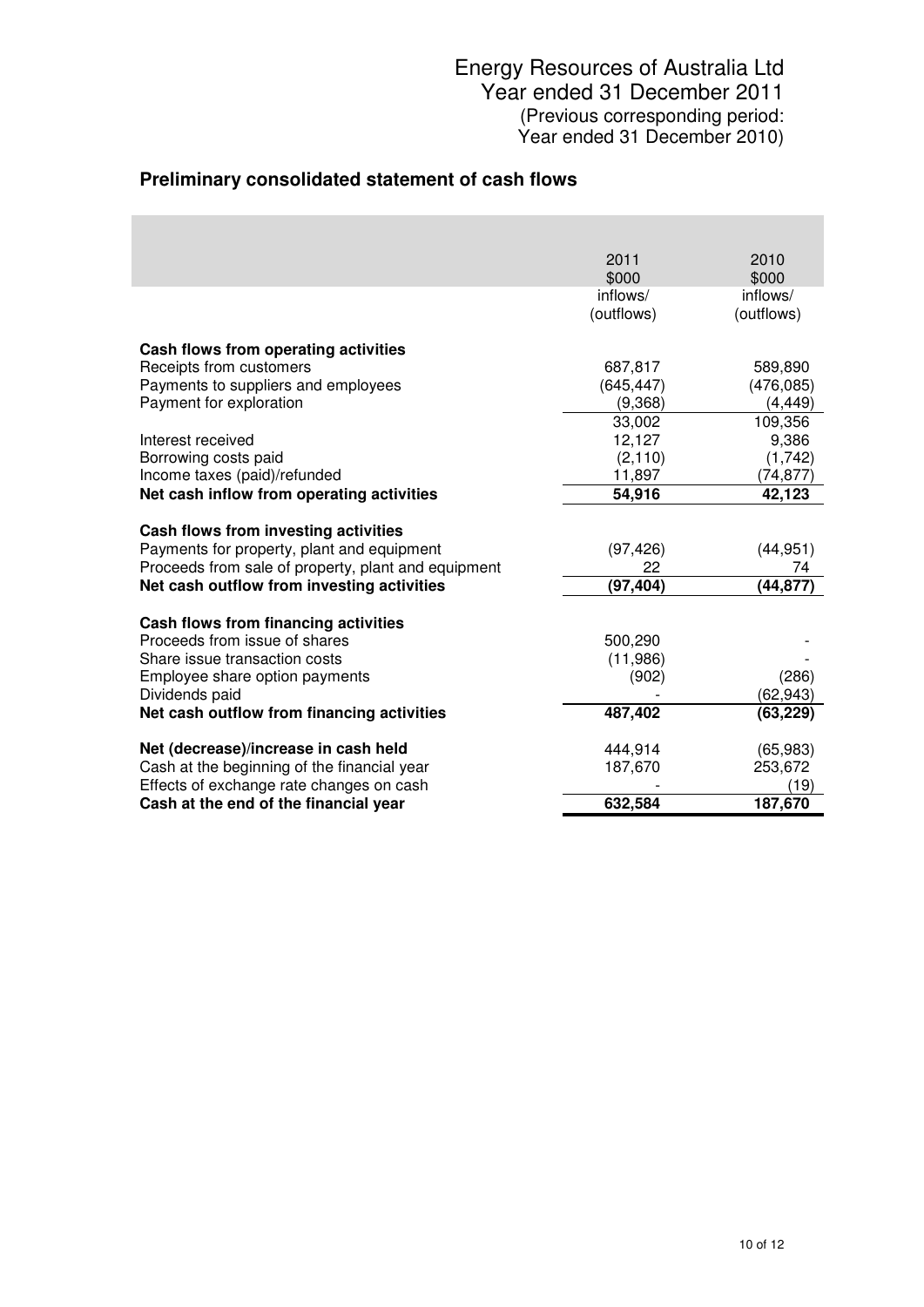## **Additional information for announcement to the market**

| <b>Retained earnings</b>                                                                                                     |             | 2011<br>\$'000          | 2010<br>\$'000 |
|------------------------------------------------------------------------------------------------------------------------------|-------------|-------------------------|----------------|
| Retained earnings at the beginning of the financial year<br>Net profit/(loss) attributable to members of Energy Resources of |             | 345,191                 | 361,130        |
| Australia                                                                                                                    |             | (153, 599)              | 47,004         |
| Dividends provided for or paid                                                                                               |             |                         | (62, 943)      |
| Retained profits at the end of the financial year                                                                            |             | 191,592                 | 345,191        |
|                                                                                                                              |             |                         |                |
| <b>Share Capital</b>                                                                                                         | Issue price | No. of<br><b>Shares</b> | \$'000         |
| Opening balance                                                                                                              |             | 190,737,934             | 214,585        |
| <b>Rights Issue</b>                                                                                                          | 1.53        | 326,987,128             | 500,290        |
| Transaction costs related to rights issue                                                                                    |             |                         | (11,986)       |
| Deferred tax on transaction costs                                                                                            |             |                         | 3,596          |
| Equity share capital at the end of the financial year                                                                        |             | 517,725,062             | 706,485        |

On 12 October 2011, the company announced a 12 for 7 accelerated renounceable entitlement offer of new ERA ordinary shares to all eligible shareholders at an offer price of \$1.53 per new share. The entitlement offer was completed on 15 November 2011 and was fully subscribed.

| <b>Provisions</b>                                | 2011<br>\$'000 | 2010<br>\$'000 |
|--------------------------------------------------|----------------|----------------|
| Provisions - current                             |                |                |
| Employee benefits                                | 11,891         | 8,922          |
| Rehabilitation                                   | 25,128         | 18,750         |
| Total current provisions                         | 37,019         | 27,672         |
| Movement in current rehabilitation provision     |                |                |
| Carrying value at the start of the year          | 18,750         | 14,949         |
| Payments                                         | (5,382)        | (3,670)        |
| Transfer from non-current provisions             | 11,760         | 7,471          |
| Carrying amount at the end of the year           | 25,128         | 18,750         |
| Provisions – non-current                         |                |                |
| Employee benefits                                | 3,022          | 3,768          |
| Rehabilitation                                   | 540,157        | 295,882        |
| Total non-current provisions                     | 543,179        | 299,650        |
| Movement in non-current rehabilitation provision |                |                |
| Carrying value at the start of the year          | 295,882        | 196,186        |
| Change in estimate                               | 220,217        | 86,363         |
| Unwind of discount                               | 25,022         | 13,967         |
| Additional provision recognised                  | 10,796         | 6,837          |
| Transfer from current provisions                 | (11,760)       | (7, 471)       |
| Carrying amount at the end of the year           | 540,157        | 295,882        |

The calculation of the rehabilitation provision relies on estimates of costs and their timing required to rehabilitate and restore disturbed land to original condition.

The costs are estimated on the basis of a closure model, taking into account consideration to the preferred options available to meet ERA's obligations. The cost estimates are reviewed annually during the life of the operation to reflect known developments.